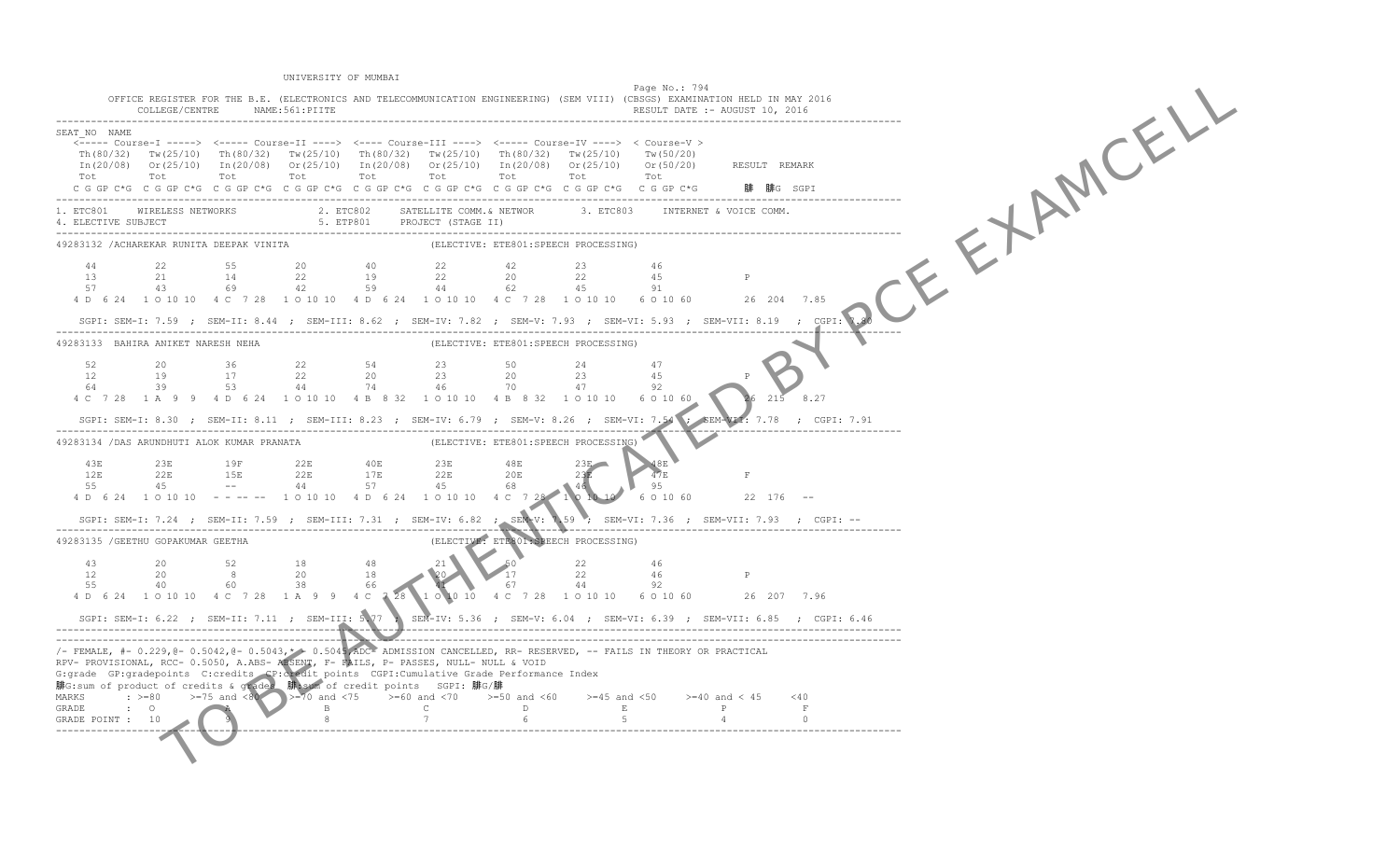TO BE A RIGHT OF BY A RIGHT OF BUT A RIGHT OF BUT A RIGHT OF BUT A RIGHT OF BUT A RIGHT OF BUT A RIGHT OF BUT A RIGHT OF BUT A RIGHT OF BUT A RIGHT OF BUT A RIGHT OF BUT A RIGHT OF BUT A RIGHT OF BUT A RIGHT OF BUT A RIGHT UNIVERSITY OF MUMBAI Page No.: 795 OFFICE REGISTER FOR THE B.E. (ELECTRONICS AND TELECOMMUNICATION ENGINEERING) (SEM VIII) (CBSGS) EXAMINATION HELD IN MAY 2016 COLLEGE/CENTRE NAME:561:PIITE ------------------------------------------------------------------------------------------------------------------------------------------------- SEAT\_NO NAME <----- Course-I -----> <----- Course-II ----> <---- Course-III ----> <----- Course-IV ----> < Course-V > Th(80/32) Tw(25/10) Th(80/32) Tw(25/10) Th(80/32) Tw(25/10) Th(80/32) Tw(25/10) Tw(50/20)  $In (20/08)$  Or(25/10)  $In (20/08)$  Or(25/10)  $In (20/08)$  Or(25/10)  $In (20/08)$  Or(25/10) Or(50/20) Tot Tot Tot Tot Tot Tot Tot Tot Tot C G GP C\*G C G GP C\*G C G GP C\*G C G GP C\*G C G GP C\*G C G GP C\*G C G GP C\*G C G GP C\*G C G GP C\*G ------------------------------------------------------------------------------------------------------------------------------------------------- 1. ETC801 WIRELESS NETWORKS 2. ETC802 SATELLITE COMM.& NETWOR 3. ETC803 INTERNET & VOICE COMM.<br>4. ELECTIVE SUBJECT ------------------------------------------------------------------------------------------------------------------------------------------------- (ELECTIVE: ETE801:SPEECH PROCESSING) 45 18 55 18 43 17 47 18 43 11 18 11 18 17 18 17 17 43 P 56 36 66 36 60 35 64 35 86 4 D 6 24 1 B 8 8 4 C 7 28 1 B 8 8 4 C 7 28 1 B 8 8 4 C 7 28 1 B 8 8 6 O 10 60 26 200 7.69 SGPI: SEM-I: 5.46 ; SEM-II: 6.33 ; SEM-III: 5.85 ; SEM-IV: 5.50 ; SEM-V: 5.96 ; SEM-VI: 6.17 ; SEM-VII: 7.19 ; CGPI: 6.27 ------------------------------------------------------------------------------------------------------------------------------------------------- 49283137 ISLUR SANDESH VIVEK SHEELA 32 19 26 \* 19 40 22 38 22 48 11 19 11 21 43 38 37 40 56 43 55 45 93 4 P 4 16 1 A 9 9 4 P 4 16 1 0 10 10 4 D 6 24 1 0 10 10 4 D 6 24 1 0 10 10 10 6 0 10 60 SGPI: SEM-I: 5.19 ; SEM-II: 6.28 ; SEM-III: 5.50 ; SEM-IV: 5.21 ; SEM-V: 5.89 ; SEM-VI: 5.25 ------------------------------------------------------------------------------------------------------------------------------------------------- 49283138 IYER SWAPNIL NARAYANAN SHREELEKHA 44 22 32 24 53 23 53 24 46 15 22 18 22 20 22 20 23 16<br>59 44 50 46 73 45 73 147 93 4 D 6 24 1 O 10 10 4 D 6 24 1 O 10 10 4 B 8 32 1 O 10 10 4 B 8 32 1 O 10 10 SGPI: SEM-I: 8.85 ; SEM-II: 9.26 ; SEM-III: 8.31 ; SEM-IV: 7.50 ; SEM-V: 7.70 ; SEM-VI: 8.00 ; SEM-VII: 8.37 ; CGPI: 8.27 ------------------------------------------------------------------------------------------------------------------------------------------------- (ELECTIVE: ETE801:SPEECH PROCESSING) 38 18 43 19 35 20 53 22 44 11 18 12 18 18 18 20 20 45 P<br>49 36 55 37 53 73 42 89 1 A 9 9 4 B 8 32 1 0 10 10 6 0 10 60 26 195 7.50 SGPI: SEM-I: 7.02 ; SEM-II: 6.35 ; SEM-III: 5.62 ; SEM-IV: 6.39 ; SEM-V: 5.89 ; SEM-VI: 6.71 ; SEM-VII: 7.56 ; CGPI: 6.63 ------------------------------------------------------------------------------------------------------------------------------------------------- ------------------------------------------------------------------------------------------------------------------------------------------------- /- FEMALE, #- 0.229,@- 0.5042,@- 0.5043,\* - 0.5045,ADC- ADMISSION CANCELLED, RR- RESERVED, -- FAILS IN THEORY OR PRACTICAL RPV- PROVISIONAL, RCC- 0.5050, A.ABS- ABSENT, F- FAILS, P- PASSES, NULL- NULL & VOID G:grade GP:gradepoints C:credits CP:credit points CGPI:Cumulative Grade Performance Index 腓G:sum of product of credits & grades 腓:sum of credit points SGPI: 腓G/腓 MARKS :  $>=80$   $>=75$  and  $<80$   $>=70$  and  $<75$   $>=60$  and  $<70$   $>=50$  and  $<60$   $>=45$  and  $<50$   $>=40$  and  $<45$   $<40$ <br>E P F GRADE POINT : 10 -------------------------------------------------------------------------------------------------------------------------------------------------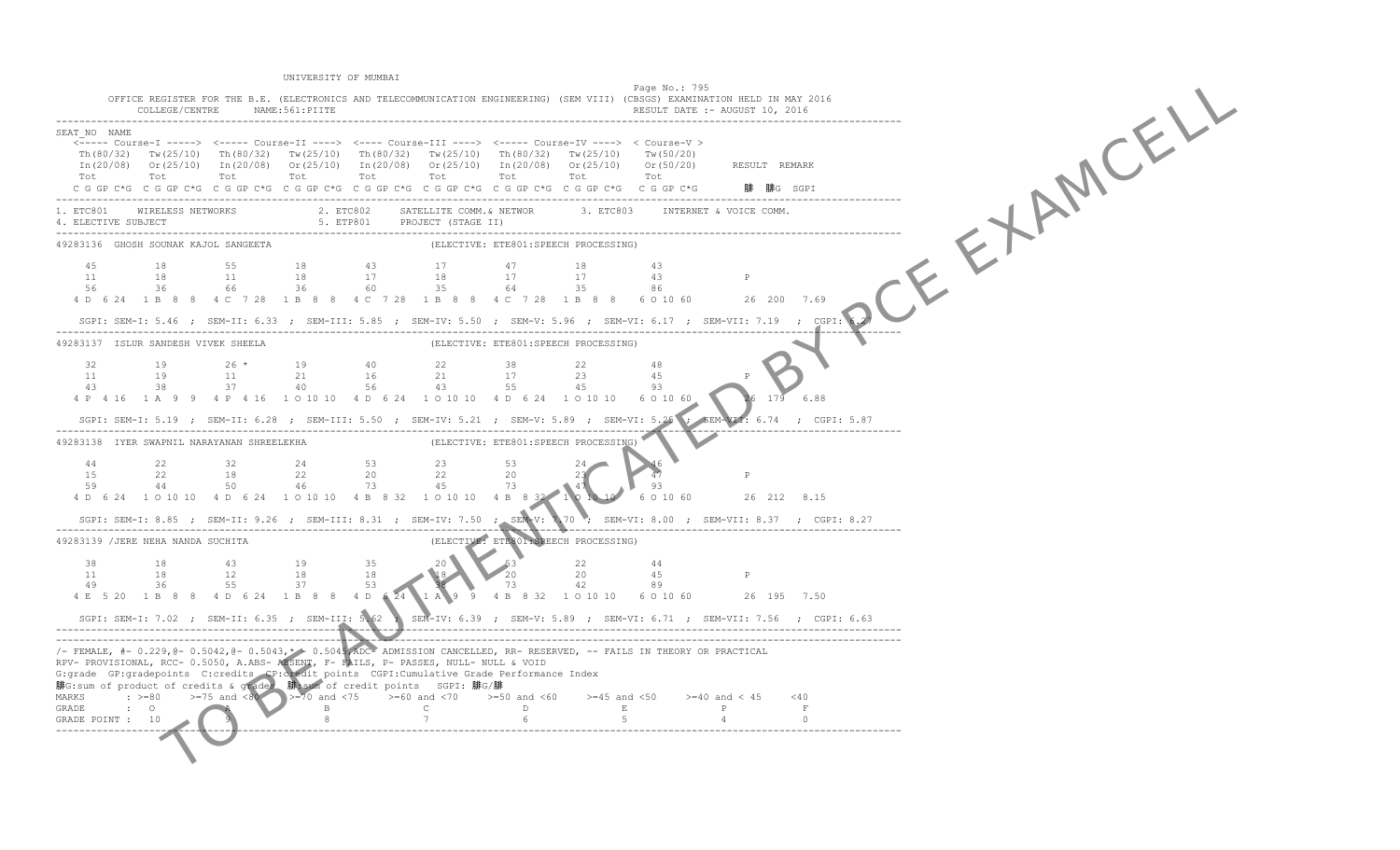TO BE A RIGHT OF BY POST OF BY POST OF BY POST OF BY POST OF BY POST OF BY POST OF BY POST OF BY POST OF BY PO<br>A RIGHT OF BY POST OF BY POST OF BY POST OF BY POST OF BY POST OF BY POST OF BY POST OF BY POST OF BY POST OF B UNIVERSITY OF MUMBAI Page No.: 796 OFFICE REGISTER FOR THE B.E. (ELECTRONICS AND TELECOMMUNICATION ENGINEERING) (SEM VIII) (CBSGS) EXAMINATION HELD IN MAY 2016 COLLEGE/CENTRE NAME:561:PIITE ------------------------------------------------------------------------------------------------------------------------------------------------- SEAT\_NO NAME <----- Course-I -----> <----- Course-II ----> <---- Course-III ----> <----- Course-IV ----> < Course-V > Th(80/32) Tw(25/10) Th(80/32) Tw(25/10) Th(80/32) Tw(25/10) Th(80/32) Tw(25/10) Tw(50/20)  $In (20/08)$  Or(25/10)  $In (20/08)$  Or(25/10)  $In (20/08)$  Or(25/10)  $In (20/08)$  Or(25/10) Or(50/20) Tot Tot Tot Tot Tot Tot Tot Tot Tot C G GP C\*G C G GP C\*G C G GP C\*G C G GP C\*G C G GP C\*G C G GP C\*G C G GP C\*G C G GP C\*G C G GP C\*G ------------------------------------------------------------------------------------------------------------------------------------------------- 1. ETC801 WIRELESS NETWORKS 2. ETC802 SATELLITE COMM.& NETWOR 3. ETC803 INTERNET & VOICE COMM.<br>4. ELECTIVE SUBJECT ------------------------------------------------------------------------------------------------------------------------------------------------- (ELECTIVE: ETE801:SPEECH PROCESSING) 37 19 32 21 53 22 62 23 47 12 18 12 23 18 22 20 20 47 P 49 37 44 44 71 44 82 43 94 4 E 5 20 1 B 8 8 4 P 4 16 1 O 10 10 4 B 8 32 1 O 10 10 4 O 10 40 1 O 10 10 10 6 6 0 10 60 SGPI: SEM-I: 5.81 ; SEM-II: 6.00 ; SEM-III: 6.19 ; SEM-IV: 6.29 ; SEM-V: 6.89 ; SEM-VI: 6.75 ; SEM-VII: 7.48 ; CGPI: 6.6 ------------------------------------------------------------------------------------------------------------------------------------------------- 49283141 KAPOOR KUNAL JATINDAR LEENA 35E 16E 37E 16E 37E 18E 18F 18E 48E 9E 16E 8E 18E 44 32 45 34 4 P 4 16 1 C 7 7 4 E 5 20 1 C 7 7 4 E 5 20 1 B 8 8 - - -- -- 1 B 8 8 6 0 10 60  $(DIPLOMA STUDENT)$  SGPI: SEM-III: 4.92 ; SEM-IV: 5.14 ; SEM-V: 5.30 ; SEM-VI: 0.00 ------------------------------------------------------------------------------------------------------------------------------------------------- 49283142 /KHURANA ARUSHI JAI GOPAL NISHA 36 18 33 19 38 19 39 20 45<br>
8 18 10 17 14 19 17 18 43 P<br>
44 36 43 36 52 38 56 38 88 4 P 4 16 1 B 8 8 4 P 4 16 1 B 8 8 4 D 6 24 1 A 9 9 4 D 6 24 1 A SGPI: SEM-I: 6.85 ; SEM-II: 6.11 ; SEM-III: 6.35 ; SEM-IV: 5.82 ; SEM-V: 5.78 ; SEM-VI: 5.14 ; SEM-VII: 6.15 ; CGPI: 6.11 ------------------------------------------------------------------------------------------------------------------------------------------------- 49283143 MADAN KUNAL SHAILENDRA MANALI 43 21 48 20 42 23 46 23 49 13 21 15 23 17 21 18 23 49 P<br>56 42 63 43 59 44 46 98 4 D 6 24 1 O 10 10 4 C 7 28 1 O 10 10 4 D 6 24 1 O 10 10 4 C 7 28 1 O 10 10 6 O 10 60 26 204 7.85 (DIPLOMA STUDENT) SGPI: SEM-III: 5.92 ; SEM-IV: 6.79 ; SEM-V: 6.85 ; SEM-VI: 6.25 ; SEM-VII: 7.63 ; CGPI: 6.88 ------------------------------------------------------------------------------------------------------------------------------------------------- ------------------------------------------------------------------------------------------------------------------------------------------------- /- FEMALE, #- 0.229,@- 0.5042,@- 0.5043,\* - 0.5045,ADC- ADMISSION CANCELLED, RR- RESERVED, -- FAILS IN THEORY OR PRACTICAL RPV- PROVISIONAL, RCC- 0.5050, A.ABS- ABSENT, F- FAILS, P- PASSES, NULL- NULL & VOID G:grade GP:gradepoints C:credits CP:credit points CGPI:Cumulative Grade Performance Index 腓G:sum of product of credits & grades 腓:sum of credit points SGPI: 腓G/腓 MARKS :  $> = 80$   $> = 75$  and  $< 80$   $> = 70$  and  $< 75$   $> = 60$  and  $< 70$   $> = 50$  and  $< 60$   $> = 45$  and  $< 50$   $> = 40$  and  $< 45$   $< 40$  GRADE POINT : 10  $\begin{array}{|l|l|l|}\n\hline\n8&7&6&5&4&0\n\end{array}$ -------------------------------------------------------------------------------------------------------------------------------------------------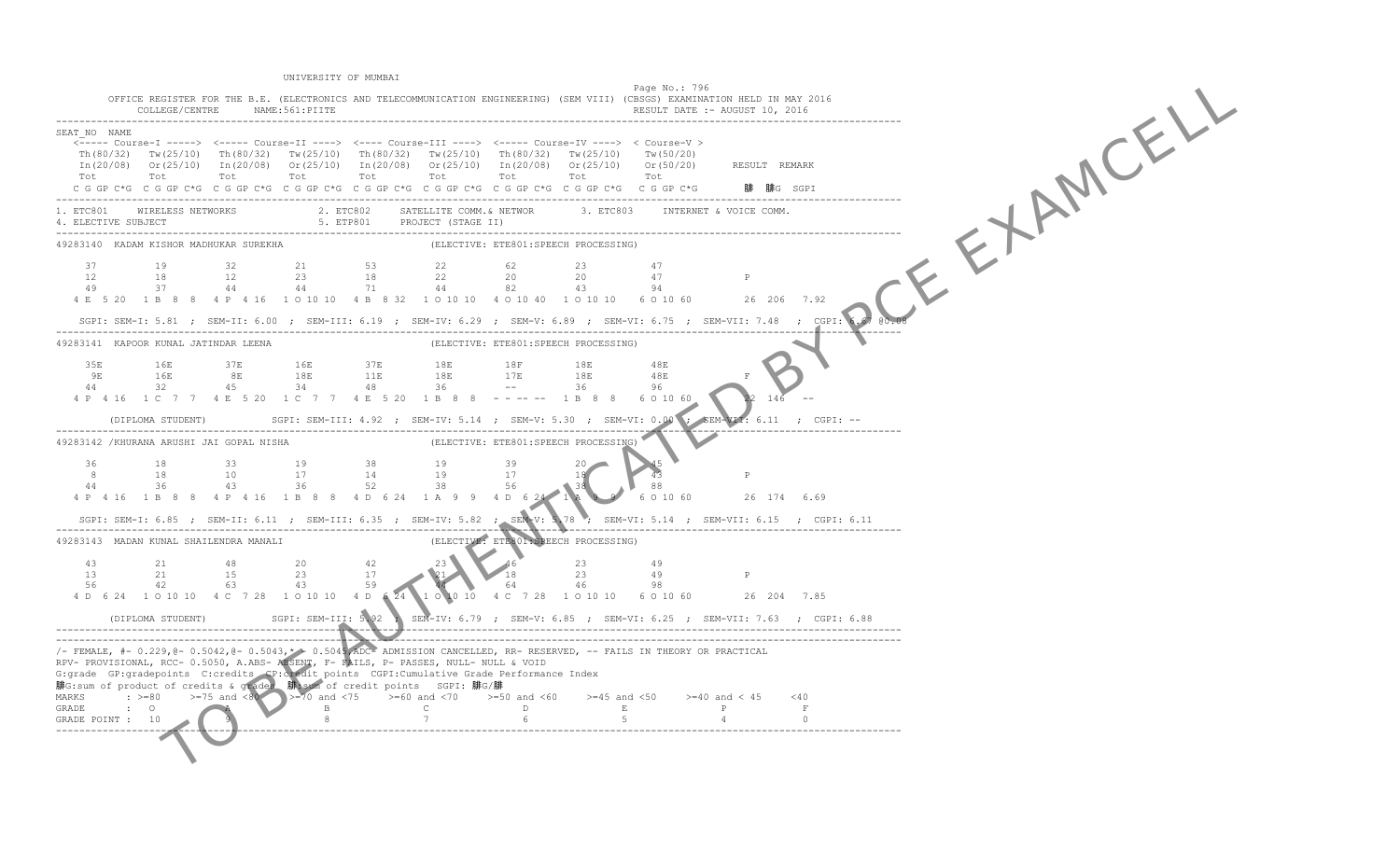TO BE A RIGHT OF BUILDING BY PORT UNIVERSITY OF MUMBAI Page No.: 797 OFFICE REGISTER FOR THE B.E. (ELECTRONICS AND TELECOMMUNICATION ENGINEERING) (SEM VIII) (CBSGS) EXAMINATION HELD IN MAY 2016 COLLEGE/CENTRE NAME: 561: PIITE ------------------------------------------------------------------------------------------------------------------------------------------------- SEAT\_NO NAME <----- Course-I -----> <----- Course-II ----> <---- Course-III ----> <----- Course-IV ----> < Course-V > Th(80/32) Tw(25/10) Th(80/32) Tw(25/10) Th(80/32) Tw(25/10) Th(80/32) Tw(25/10) Tw(50/20)  $In (20/08)$  Or(25/10)  $In (20/08)$  Or(25/10)  $In (20/08)$  Or(25/10)  $In (20/08)$  Or(25/10) Or(50/20) Tot Tot Tot Tot Tot Tot Tot Tot Tot C G GP C\*G C G GP C\*G C G GP C\*G C G GP C\*G C G GP C\*G C G GP C\*G C G GP C\*G C G GP C\*G C G GP C\*G ------------------------------------------------------------------------------------------------------------------------------------------------- 2. ETC802 SATELLITE COMM.& NETWOR 5. ETP801 PROJECT (STAGE II) ------------------------------------------------------------------------------------------------------------------------------------------------- 49283144 MAHAJAN SAURABH DHANANJAY PRACHEE 47 23 55 24 59 24 59 24 49 14 23 20 24 19 24 20 24 49 P 61 46 75 48 78 48 79 48 98 4 C 7 28 1 O 10 10 4 A 9 36 1 O 10 10 4 A 9 36 1 O 10 10 4 A 9 36 1 O 10 10 6 O 10 60 26 236 9.08 #0.10 SGPI: SEM-I: 7.89 ; SEM-II: 8.44 ; SEM-III: 8.73 ; SEM-IV: 9.04 ; SEM-V: 9.26 ; SEM-VI: 9.14 ; SEM-VII: 8.67 ; CGPI: 8.79 ------------------------------------------------------------------------------------------------------------------------------------------------- 49283145 MANDLOI SAURABH VIJAYSINGH RACHANA 22F 20E 22F 22E 32E 20E 39E 21E 46E 10E 19E 14E 22E -- 39 -- 44 47 39 55 41 92 - - -- - 1 A 9 9 - - -- - 1 O 10 10 4 E 5 20 1 A 9 9 4 D 6 24 1 O 10 10 6 O 10 60  $SGPI: SEM-I: 5.61$  ;  $SEM-II: 6.76$  ;  $SEM-III: 5.65$  ;  $SEM-IV: 6.00$  ;  $SEM-V: 5.70$  ;  $SEM-VI: 5.46$  ; ------------------------------------------------------------------------------------------------------------------------------------------------- 49283146 MORE AVINASH PRATAP SUVARNA 44 19 40 18 43 23 45 21 44 10 18 10 17 9 20 8 22 44 P<br>54 37 50 35 52 43 53 43 88 4 D 6 24 1 B 8 8 4 D 6 24 1 B 8 8 4 D 6 24 1 O 10 10 4 D 6 24 1 O 10 10 SGPI: SEM-I: 9.30 ; SEM-II: 7.87 ; SEM-III: 8.23 ; SEM-IV: 6.96 ; SEM-V: 8.19 ; SEM-VI: 6.54 ; SEM-VII: 6.00 ; CGPI: 7.56 ------------------------------------------------------------------------------------------------------------------------------------------------- 49283147 /PANICKER AKHILA ANILPRASAD VIJAYASREE 47 22 55 19 50 22 54 22 48 14 22 11 23 18 61 44 66 42 68 44 74 44 94 4 C 7 28 1 O 10 10 4 C 7 28 1 O 10 10 4 C 7 28 SGPI: SEM-I: 7.56 ; SEM-II: 7.19 ; SEM-III: 7.12 ; SEM-IV: 6.86 ; SEM-V: 7.15 ; SEM-VI: 7.64 ; SEM-VII: 7.48 ; CGPI: 7.41 ------------------------------------------------------------------------------------------------------------------------------------------------- ------------------------------------------------------------------------------------------------------------------------------------------------- /- FEMALE, #- 0.229,@- 0.5042,@- 0.5043,\* - 0.5045,ADC- ADMISSION CANCELLED, RR- RESERVED, -- FAILS IN THEORY OR PRACTICAL RPV- PROVISIONAL, RCC- 0.5050, A.ABS- ABSENT, F- FAILS, P- PASSES, NULL- NULL & VOID G:grade GP:gradepoints C:credits CP:credit points CGPI:Cumulative Grade Performance Index 腓G:sum of product of credits & grades 腓:sum of credit points SGPI: 腓G/腓 MARKS :  $>=80$   $>=75$  and  $<80$   $>=70$  and  $<75$   $>=60$  and  $<70$   $>=50$  and  $<60$   $>=45$  and  $<50$   $>=40$  and  $<45$   $<40$ <br>E P F GRADE POINT : 10 -------------------------------------------------------------------------------------------------------------------------------------------------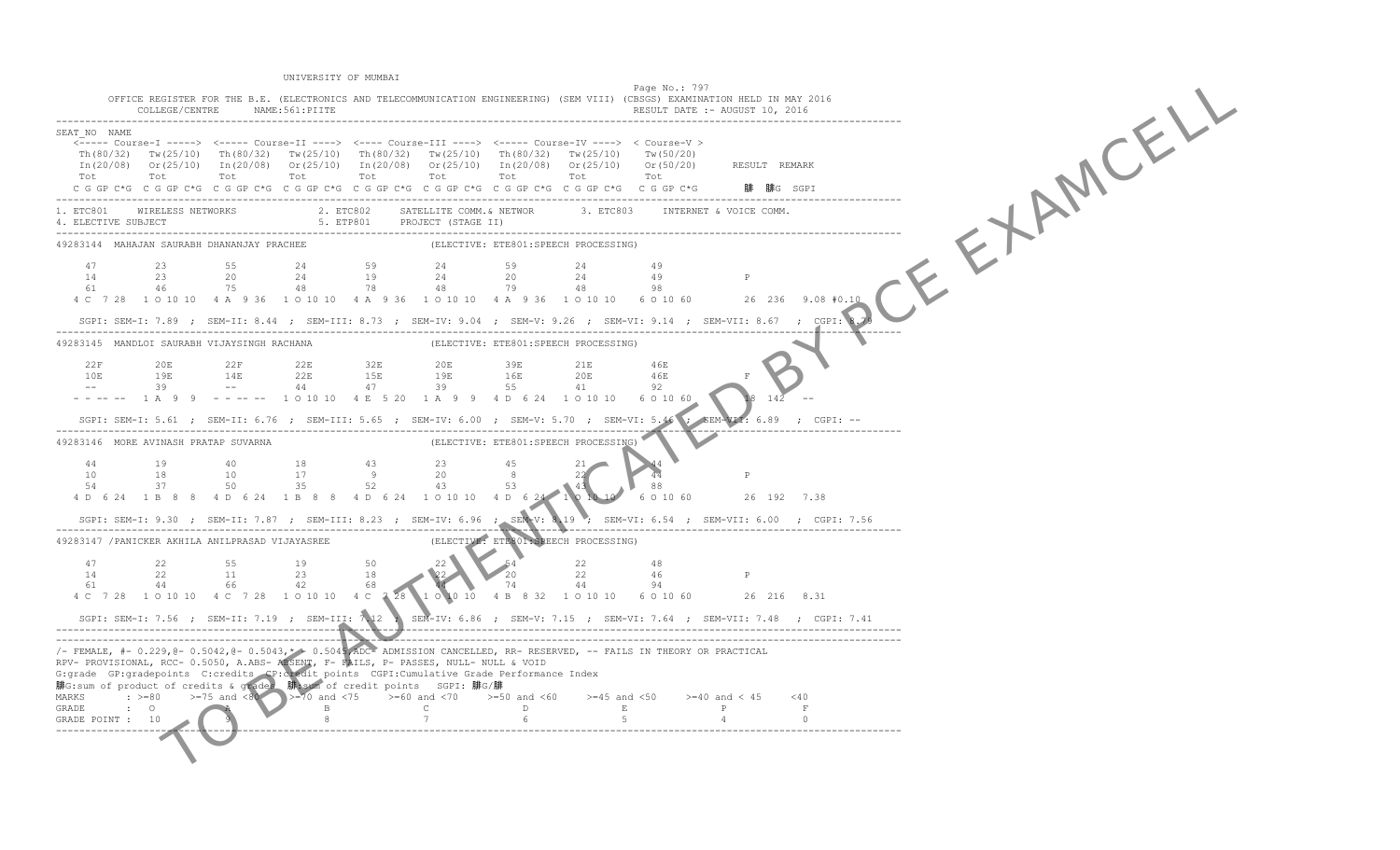TO BE ALL ALL AND REALLY UNIVERSITY OF MUMBAI Page No.: 798 OFFICE REGISTER FOR THE B.E. (ELECTRONICS AND TELECOMMUNICATION ENGINEERING) (SEM VIII) (CBSGS) EXAMINATION HELD IN MAY 2016 COLLEGE/CENTRE NAME:561:PIITE ------------------------------------------------------------------------------------------------------------------------------------------------- SEAT\_NO NAME <----- Course-I -----> <----- Course-II ----> <---- Course-III ----> <----- Course-IV ----> < Course-V > Th(80/32) Tw(25/10) Th(80/32) Tw(25/10) Th(80/32) Tw(25/10) Th(80/32) Tw(25/10) Tw(50/20)  $In (20/08)$  Or(25/10)  $In (20/08)$  Or(25/10)  $In (20/08)$  Or(25/10)  $In (20/08)$  Or(25/10) Or(50/20) Tot Tot Tot Tot Tot Tot Tot Tot Tot C G GP C\*G C G GP C\*G C G GP C\*G C G GP C\*G C G GP C\*G C G GP C\*G C G GP C\*G C G GP C\*G C G GP C\*G ------------------------------------------------------------------------------------------------------------------------------------------------- 2. ETC802 SATELLITE COMM.& NETWOR 4. ELECTIVE SUBJECT ------------------------------------------------------------------------------------------------------------------------------------------------- 49283148 PARULEKAR ABHISHEK RAMCHANDRA KARUNA 39 22 46 24 35 24 42 23 49 13 22 17 24 19 23 20 24 45 P 52 44 63 48 54 47 62 47 94 4 D 6 24 1 O 10 10 4 C 7 28 1 O 10 10 4 D 6 24 1 O 10 10 4 C 7 28 1 O 10 10 6 O 10 60 26 204 7.85 SGPI: SEM-I: 7.93 ; SEM-II: 9.00 ; SEM-III: 7.23 ; SEM-IV: 7.11 ; SEM-V: 8.04 ; SEM-VI: 7.57 ; SEM-VII: 7.63 ; CGPI: 7.79 ------------------------------------------------------------------------------------------------------------------------------------------------- 49283149 /PATIL NIKITA YOGIRAM JYOTI 42E 20E 20F 20E 37E 21E 32E 21E 47E  $12E \qquad \qquad 20E \qquad \qquad 11E \qquad \qquad 21E$  54 40 -- 41 54 41 50 41 91 4 D 6 24 1 O 10 10 - - - - - 1 O 10 10 4 D 6 24 1 O 10 10 10 10 10 10 10 10 6 O 10 60 (DIPLOMA STUDENT) SGPI: SEM-III: 6.15 ; SEM-IV: 5.54 ; SEM-V: 6.11 ; SEM-VI: 6.07 ------------------------------------------------------------------------------------------------------------------------------------------------- 49283150 /PATIL PRAJAKTA AVINASH ANITA 58 22 32 21 39 24 50 24 49 15 22 15 23 18 22 20 22 43 P  $73 \t 44 \t 47 \t 44$ 4 B 8 32 1 O 10 10 4 E 5 20 1 O 10 10 4 D 6 24 1 O 10 10 4 B 8 32 1 O 10 10 SGPI: SEM-I: 7.63 ; SEM-II: 7.63 ; SEM-III: 6.85 ; SEM-IV: 6.54 ; SEM-V: 6.81 ; SEM-VI: 6.96 ; SEM-VII: 7.63 ; CGPI: 7.26 ------------------------------------------------------------------------------------------------------------------------------------------------- 49283151 PAWAR MAYURESH SHASHIKANT UJWALA 43 19 45 19 42 23 50 23 46 10 19 14 21 18 22 20 22 45 P<br>53 38 59 40 60 70 45 91 1 0 10 10 4 B 8 32 1 0 10 10 6 0 10 60 26 207 7.96 SGPI: SEM-I: 7.83 ; SEM-II: 7.81 ; SEM-III: 6.65 ; SEM-IV: 6.79 ; SEM-V: 6.44 ; SEM-VI: 6.71 ; SEM-VII: 7.48 ; CGPI: 7.21 ------------------------------------------------------------------------------------------------------------------------------------------------- ------------------------------------------------------------------------------------------------------------------------------------------------- /- FEMALE, #- 0.229,@- 0.5042,@- 0.5043,\* - 0.5045,ADC- ADMISSION CANCELLED, RR- RESERVED, -- FAILS IN THEORY OR PRACTICAL RPV- PROVISIONAL, RCC- 0.5050, A.ABS- ABSENT, F- FAILS, P- PASSES, NULL- NULL & VOID G:grade GP:gradepoints C:credits CP:credit points CGPI:Cumulative Grade Performance Index 腓G:sum of product of credits & grades 腓:sum of credit points SGPI: 腓G/腓 MARKS :  $>=80$   $>=75$  and  $<80$   $>=70$  and  $<75$   $>=60$  and  $<70$   $>=50$  and  $<60$   $>=45$  and  $<50$   $>=40$  and  $<45$   $<40$ <br>E P F GRADE POINT : 10 -------------------------------------------------------------------------------------------------------------------------------------------------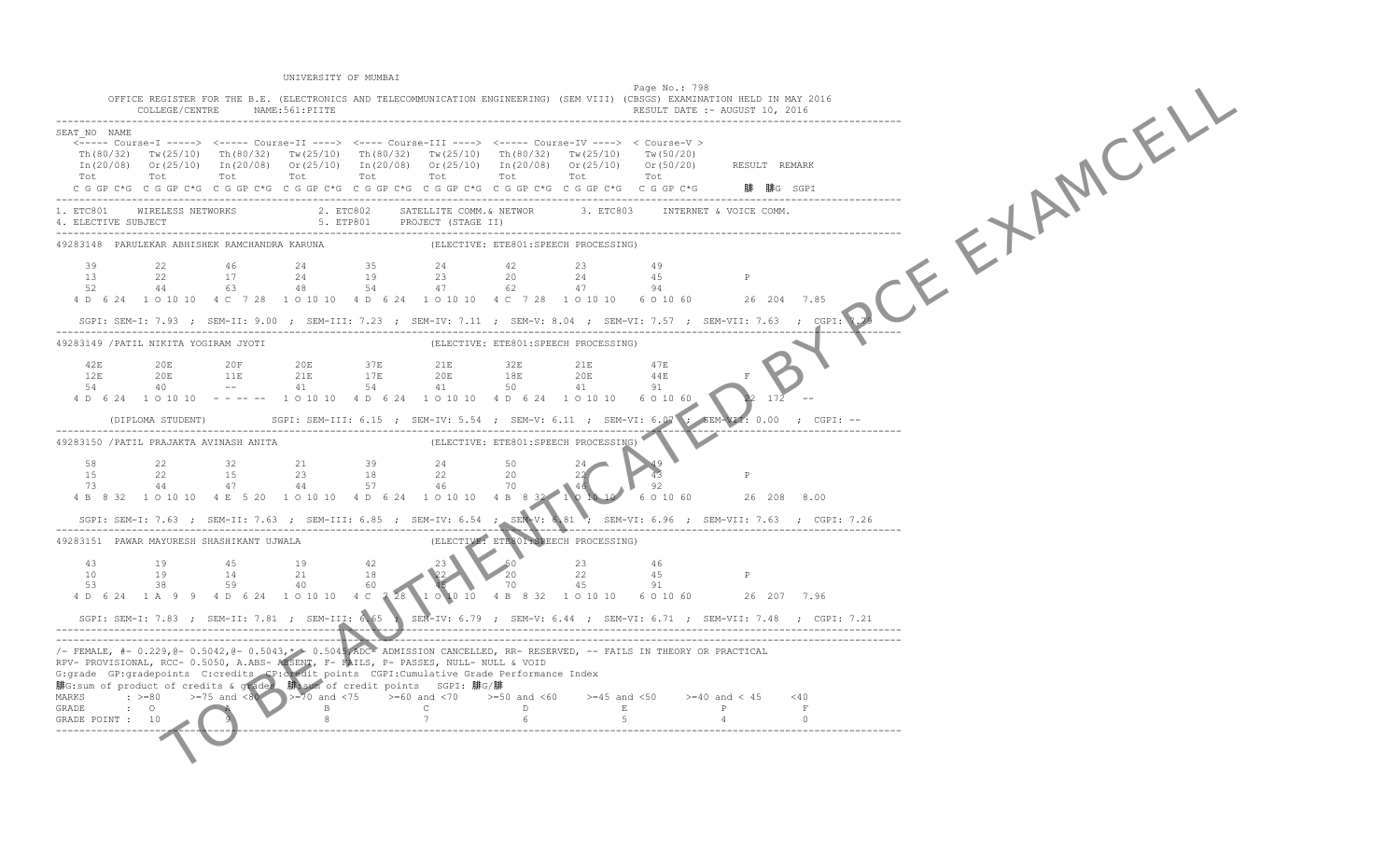TO BE A RIGHT OF BUILDING UNIVERSITY OF MUMBAI Page No.: 799 OFFICE REGISTER FOR THE B.E. (ELECTRONICS AND TELECOMMUNICATION ENGINEERING) (SEM VIII) (CBSGS) EXAMINATION HELD IN MAY 2016 COLLEGE/CENTRE NAME:561:PIITE ------------------------------------------------------------------------------------------------------------------------------------------------- SEAT\_NO NAME <----- Course-I -----> <----- Course-II ----> <---- Course-III ----> <----- Course-IV ----> < Course-V > Th(80/32) Tw(25/10) Th(80/32) Tw(25/10) Th(80/32) Tw(25/10) Th(80/32) Tw(25/10) Tw(50/20)  $In (20/08)$  Or(25/10)  $In (20/08)$  Or(25/10)  $In (20/08)$  Or(25/10)  $In (20/08)$  Or(25/10) Or(50/20) Tot Tot Tot Tot Tot Tot Tot Tot Tot C G GP C\*G C G GP C\*G C G GP C\*G C G GP C\*G C G GP C\*G C G GP C\*G C G GP C\*G C G GP C\*G C G GP C\*G ------------------------------------------------------------------------------------------------------------------------------------------------- 1. ETC801 WIRELESS NETWORKS 2. ETC802 SATELLITE COMM.& NETWOR 3. ETC803 INTERNET & VOICE COMM.<br>4. ELECTIVE SUBJECT ------------------------------------------------------------------------------------------------------------------------------------------------- 49283152 /PHADKE KETKI GIRISH GAYATRI 61 23 46 24 45 24 49 24 48 14 22 15 24 19 23 19 22 44 P 75 45 61 48 64 47 68 46 92 4 A 9 36 1 O 10 10 4 C 7 28 1 O 10 10 4 C 7 28 1 O 10 10 4 C 7 28 1 O 10 10 6 O 10 60 26 220 8.46 SGPI: SEM-I: 7.30 ; SEM-II: 8.00 ; SEM-III: 8.00 ; SEM-IV: 7.64 ; SEM-V: 8.52 ; SEM-VI: 7.57 ; SEM-VII: 7.78 ; CGPI: 7.91 ------------------------------------------------------------------------------------------------------------------------------------------------- 49283153 PILLAI VIKRAM DINESH RUPAL 32 17 52 18 41 17 50 17 42 10 17 11 20 10 18 19 19 44 P RLE 42 34 63 38 4 P 4 16 1 C 7 7 4 C 7 28 1 A 9 9 4 D 6 24 1 B 8 8 4 C 7 28 1 B 8 8 6 0 10 60  $SGPI: SEM-I: 5.56$  ;  $SEM-II: 6.28$  ;  $SEM-III: 5.23$  ;  $SEM=IV: 4.79$  ;  $SEM-V: 0.00$  ;  $SEM=VI: 0.00$  ; ------------------------------------------------------------------------------------------------------------------------------------------------- 49283154 SARFARAZI FAIZAN RIZWAN ANJUM 47 20 48 20 50 23 48 22 46 13 20 12 20 20 22 20 21 46 P 60 40 60 40 70 45 68 43 92 4 C 7 28 1 O 10 10 4 C 7 28 1 O 10 10 4 B 8 32 1 O 10 10 4 C 7 28 1 0 10 10 SGPI: SEM-I: 7.89 ; SEM-II: 7.26 ; SEM-III: 8.12 ; SEM-IV: 7.50 ; SEM-V: 6.74 ; SEM-VI: 7.36 ; SEM-VII: 7.59 ; CGPI: 7.60 ------------------------------------------------------------------------------------------------------------------------------------------------- (ELECTIVE: ETE801:SPEECH PROCESSING) 47 19 39 21 32 22 55 22 47 14 19 16 21 18 22 19 20 47 P<br>61 38 55 42 50 44 74 42 94 1 0 10 10 4 B 8 32 1 0 10 10 6 0 10 60 26 207 7.96 SGPI: SEM-I: 8.07 ; SEM-II: 8.26 ; SEM-III: 7.38 ; SEM-IV: 6.50 ; SEM-V: 6.37 ; SEM-VI: 6.82 ; SEM-VII: 7.04 ; CGPI: 7.30 ------------------------------------------------------------------------------------------------------------------------------------------------- ------------------------------------------------------------------------------------------------------------------------------------------------- /- FEMALE, #- 0.229,@- 0.5042,@- 0.5043,\* - 0.5045,ADC- ADMISSION CANCELLED, RR- RESERVED, -- FAILS IN THEORY OR PRACTICAL RPV- PROVISIONAL, RCC- 0.5050, A.ABS- ABSENT, F- FAILS, P- PASSES, NULL- NULL & VOID G:grade GP:gradepoints C:credits CP:credit points CGPI:Cumulative Grade Performance Index 腓G:sum of product of credits & grades 腓:sum of credit points SGPI: 腓G/腓 MARKS :  $>=80$   $>=75$  and  $<80$   $>=70$  and  $<75$   $>=60$  and  $<70$   $>=50$  and  $<60$   $>=45$  and  $<50$   $>=40$  and  $<45$   $<40$ <br>E P F  $\begin{array}{ccccccc} \text{C} & \text{C} & \text{C} & \text{C} & \text{C} & \text{C} & \text{C} & \text{D} & \text{D} & \text{E} \\ \text{B} & \text{C} & \text{D} & \text{E} & \text{E} & \text{E} & \text{E} \\ \text{B} & \text{C} & \text{D} & \text{E} & \text{E} & \text{E} & \text{E} & \text{E} & \text{E} \\ \end{array}$ -------------------------------------------------------------------------------------------------------------------------------------------------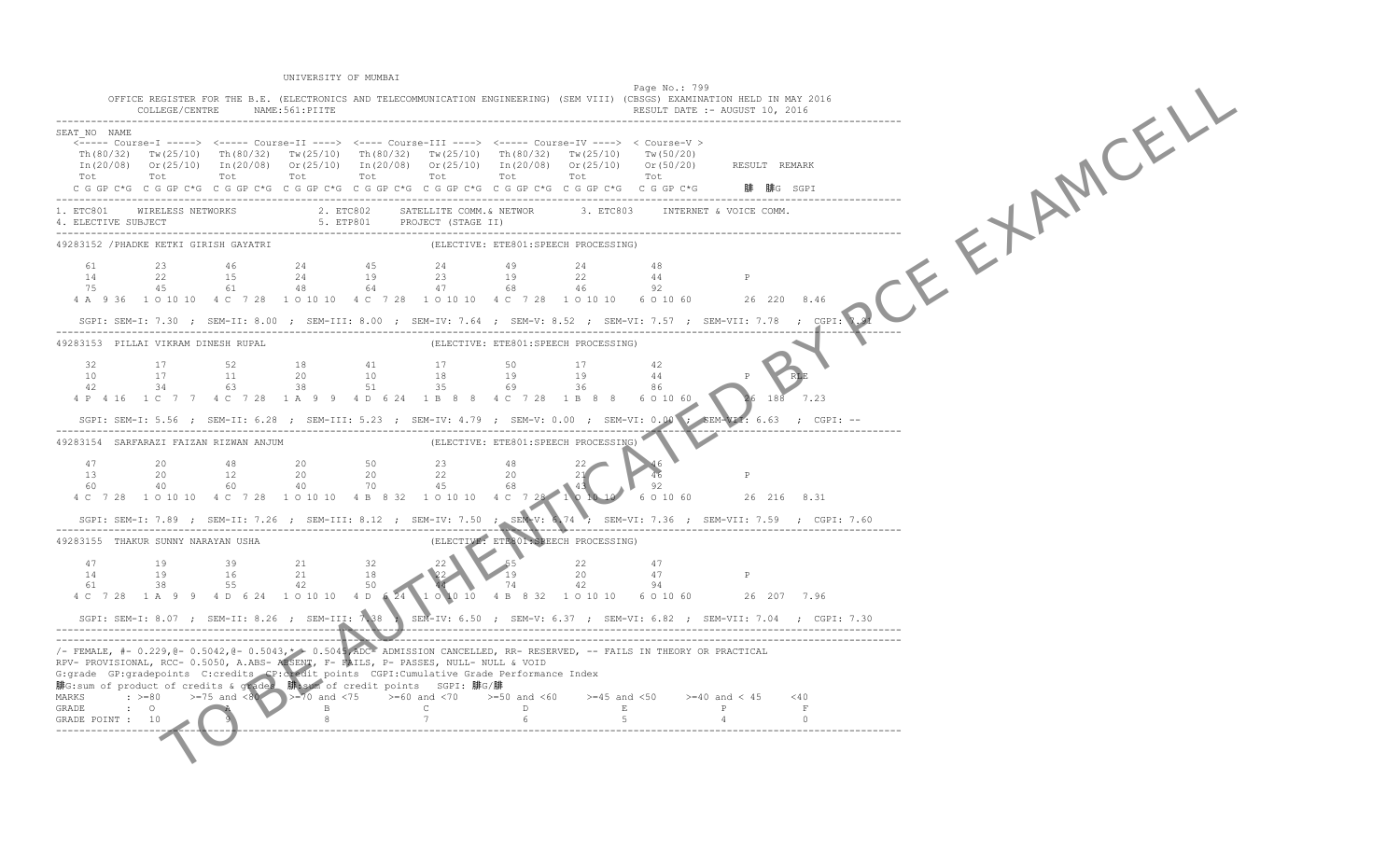TO BE A RIGHT OF BUILDING UNIVERSITY OF MUMBAI Page No.: 800 OFFICE REGISTER FOR THE B.E. (ELECTRONICS AND TELECOMMUNICATION ENGINEERING) (SEM VIII) (CBSGS) EXAMINATION HELD IN MAY 2016 COLLEGE/CENTRE NAME:561:PIITE ------------------------------------------------------------------------------------------------------------------------------------------------- SEAT\_NO NAME <----- Course-I -----> <----- Course-II ----> <---- Course-III ----> <----- Course-IV ----> < Course-V > Th(80/32) Tw(25/10) Th(80/32) Tw(25/10) Th(80/32) Tw(25/10) Th(80/32) Tw(25/10) Tw(50/20)  $In (20/08)$  Or(25/10)  $In (20/08)$  Or(25/10)  $In (20/08)$  Or(25/10)  $In (20/08)$  Or(25/10) Or(50/20) Tot Tot Tot Tot Tot Tot Tot Tot Tot C G GP C\*G C G GP C\*G C G GP C\*G C G GP C\*G C G GP C\*G C G GP C\*G C G GP C\*G C G GP C\*G C G GP C\*G ------------------------------------------------------------------------------------------------------------------------------------------------- 1. ETC801 WIRELESS NETWORKS 2. ETC802 SATELLITE COMM.& NETWOR 3. ETC803 INTERNET & VOICE COMM.<br>4. ELECTIVE SUBJECT ------------------------------------------------------------------------------------------------------------------------------------------------- 49283156 /VADAKKAN YADILY LONAPPAN SILVY 44 19 51 20 42 22 49 22 48 11 19 12 19 18 22 20 21 48 P 55 38 63 39 60 44 69 43 96 4 D 6 24 1 A 9 9 4 C 7 28 1 A 9 9 4 C 7 28 1 O 10 10 4 C 7 28 1 O 10 10 6 O 10 60 26 206 7.92 (DIPLOMA STUDENT) SGPI: SEM-III: 7.15 ; SEM-IV: 7.25 ; SEM-V: 7.22 ; SEM-VI: 6.14 ; SEM-VII: 7.63 ; CGPI: 7.22 ------------------------------------------------------------------------------------------------------------------------------------------------- (ELECTIVE: ETE802:TELECOM NETWORK MANAGEMENT) 53 20 32 21 52 23 49 23 49 14 20 15<br>67 40 47 40 47 4 C 7 28 1 O 10 10 4 E 5 20 1 O 10 10 4 B 8 32 1 O 10 10 4 C 7 28 1 O 10 10 6 O 10 60 SGPI: SEM-I: 6.57 ; SEM-II: 7.50 ; SEM-III: 7.38 ; SEM-IV: 6.57 ; SEM-V: 7.19 ; SEM-VI: 7.39 ; ------------------------------------------------------------------------------------------------------------------------------------------------- 49283158 ANSARI KHALID REZA ABDUL KHALIQUE RABIYA PARVIN (ELECTIVE: ETE802:TELECOM NETWORK MANAGEMENT) 37 19 36 18 40 22 36 22 47 10 18 10 19 18 20 16 22 47 P<br>47 37 46 37 58 42 52 44 94 4 E 5 20 1 B 8 8 4 E 5 20 1 B 8 8 4 D 6 24 1 O 10 10 4 D 6 24 1 O 10 SGPI: SEM-I: 4.42 ; SEM-II: 4.80 ; SEM-III: 4.48 ; SEM-IV: 5.16 ; SEM-V: 5.15 ; SEM-VI: 5.25 ; SEM-VII: 6.59 ; CGPI: 5.37 ------------------------------------------------------------------------------------------------------------------------------------------------- (ELECTIVE: ETE802:TELECOM NETWORK MANAGEMENT) 35E 17E 40E 19E 44E 21E 50E 20E 48E 5F 17E  $-$  34 52 41 60 42 63 40 92 1 0 10 10 4 C 7 28 1 O 10 10 6 O 10 60 22 177 -- (DIPLOMA STUDENT) SGPI: SEM-III: 5.93 ; SEM-IV: 5.32 ; SEM-V: 5.83 ; SEM-VI: 5.71 ; SEM-VII: 6.74 ; CGPI: -- ------------------------------------------------------------------------------------------------------------------------------------------------- ------------------------------------------------------------------------------------------------------------------------------------------------- /- FEMALE, #- 0.229,@- 0.5042,@- 0.5043,\* - 0.5045,ADC- ADMISSION CANCELLED, RR- RESERVED, -- FAILS IN THEORY OR PRACTICAL RPV- PROVISIONAL, RCC- 0.5050, A.ABS- ABSENT, F- FAILS, P- PASSES, NULL- NULL & VOID G:grade GP:gradepoints C:credits CP:credit points CGPI:Cumulative Grade Performance Index 腓G:sum of product of credits & grades 腓:sum of credit points SGPI: 腓G/腓 MARKS :  $>=80$   $>=75$  and  $<80$   $>=70$  and  $<75$   $>=60$  and  $<70$   $>=50$  and  $<60$   $>=45$  and  $<50$   $>=40$  and  $<45$   $<40$ <br>E P F GRADE POINT : 10 -------------------------------------------------------------------------------------------------------------------------------------------------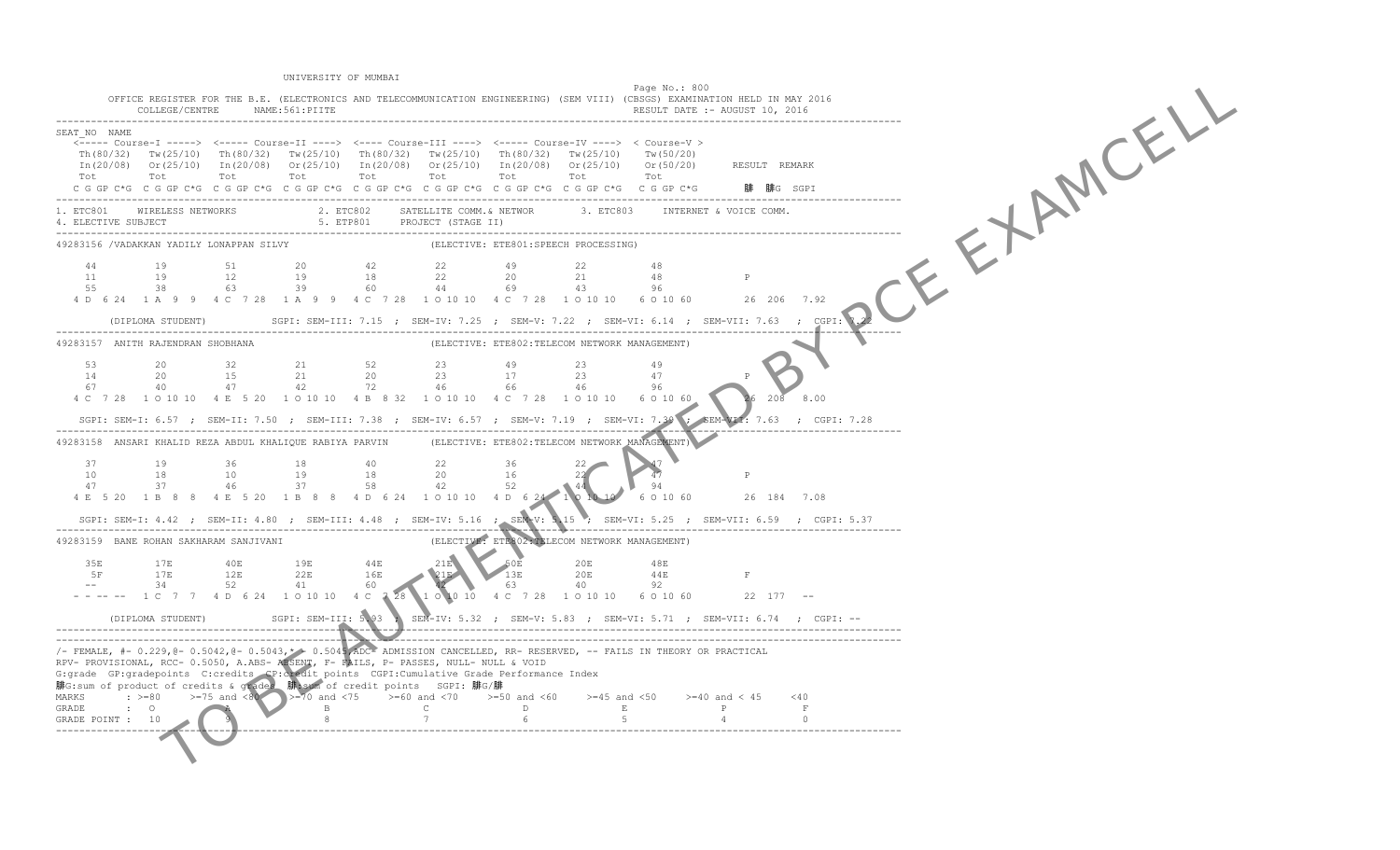TO BE A RIGHT OF BUILDING UNIVERSITY OF MUMBAI Page No.: 801 OFFICE REGISTER FOR THE B.E. (ELECTRONICS AND TELECOMMUNICATION ENGINEERING) (SEM VIII) (CBSGS) EXAMINATION HELD IN MAY 2016 COLLEGE/CENTRE NAME:561:PIITE ------------------------------------------------------------------------------------------------------------------------------------------------- SEAT\_NO NAME <----- Course-I -----> <----- Course-II ----> <---- Course-III ----> <----- Course-IV ----> < Course-V > Th(80/32) Tw(25/10) Th(80/32) Tw(25/10) Th(80/32) Tw(25/10) Th(80/32) Tw(25/10) Tw(50/20) In(20/08) Or(25/10) In(20/08) Or(25/10) In(20/08) Or(25/10) In(20/08) Or(25/10) Or(50/20) RESULT REMARK Tot Tot Tot Tot Tot Tot Tot Tot Tot  $5*5$  G GP C\*G C G GP C\*G C G GP C\*G C G GP C\*G C G GP C\*G C G GP C\*G C G GP C\*G C G GP C\*G  $\pm$  G  $\pm$  G  $\pm$  G  $\pm$  G  $\pm$  G  $\pm$  G  $\pm$  G  $\pm$  G  $\pm$  G  $\pm$  G  $\pm$  G  $\pm$  G  $\pm$  G  $\pm$  G  $\pm$  G  $\pm$  G  $\pm$  G  $\pm$  G  $\pm$ ------------------------------------------------------------------------------------------------------------------------------------------------- 1. ETC801 WIRELESS NETWORKS 2. ETC802 SATELLITE COMM.& NETWOR 3. ETC803 INTERNET & VOICE COMM.<br>4. ELECTIVE SUBJECT ------------------------------------------------------------------------------------------------------------------------------------------------- (ELECTIVE: ETE802:TELECOM NETWORK MANAGEMENT) 46 18 34 18 32 18 42 20 47 9 18 9 19 16 19 16 20 45 P RLE  $55$   $36$   $43$   $37$ 4 D 6 24 1 B 8 8 4 P 4 16 1 B 8 8 4 E 5 20 1 B 8 8 4 D 6 24 1 0 10 10 6 6 0 10 60 (DIPLOMA STUDENT) SGPI: SEM-III: 5.07 ; SEM-IV: 4.88 ; SEM-V: 6.04 ; SEM-VI: 0.00 ; SEM-VII: 6.11 ; CGPI: -- ------------------------------------------------------------------------------------------------------------------------------------------------- (ELECTIVE: ETE802:TELECOM NETWORK MANAGEMENT) 48 21 55 21 54 23 61 23 47 14 21 16 21 62 42 71 42 4 C 7 28 1 O 10 10 4 B 8 32 1 O 10 10 4 B 8 32 1 O 10 10 4 A 9 36 1 O 10 10 6 O 10 60 26 228 8.77 (DIPLOMA STUDENT) SGPI: SEM-III: 7.42 ; SEM-IV: 6.93 ; SEM-V: 7.26 ; SEM-VI: 7.82 ------------------------------------------------------------------------------------------------------------------------------------------------- (ELECTIVE: ETE802:TELECOM NETWORK MANAGEMENT) 47 20 46 22 40 23 41 23 49<br>
12 20 13 21 17 23 18 22 47 P<br>
59 40 59 43 57 46 59 45 96 4 D 6 24 1 O 10 10 4 D 6 24 1 O 10 10 4 D 6 24 1 O 10 10 4 D 6 24 1 O 10 10 (DIPLOMA STUDENT) SGPI: SEM-III: 7.50 ; SEM-IV: 7.29 ; SEM-V: 7.33 ; SEM-VI: 6.68 ; SEM-VII: 7.48 ; CGPI: 7.30 ------------------------------------------------------------------------------------------------------------------------------------------------- (ELECTIVE: ETE802:TELECOM NETWORK MANAGEMENT) 37 19 45 22 47 21 41 22 47 11 19 16 21 17 20 17 21 43 P<br>48 38 61 43 64 58 43 90 1 0 10 10 4 D 6 24 1 O 10 10 6 O 10 60 26 199 7.65 SGPI: SEM-I: 6.96 ; SEM-II: 7.26 ; SEM-III: 6.77 ; SEM-IV: 6.25 ; SEM-V: 6.15 ; SEM-VI: 6.07 ; SEM-VII: 7.04 ; CGPI: 6.77 ------------------------------------------------------------------------------------------------------------------------------------------------- ------------------------------------------------------------------------------------------------------------------------------------------------- /- FEMALE, #- 0.229,@- 0.5042,@- 0.5043,\* - 0.5045,ADC- ADMISSION CANCELLED, RR- RESERVED, -- FAILS IN THEORY OR PRACTICAL RPV- PROVISIONAL, RCC- 0.5050, A.ABS- ABSENT, F- FAILS, P- PASSES, NULL- NULL & VOID G:grade GP:gradepoints C:credits CP:credit points CGPI:Cumulative Grade Performance Index 腓G:sum of product of credits & grades 腓:sum of credit points SGPI: 腓G/腓 MARKS : >=80 >=75 and <80 >=70 and <75 >=60 and <70 >=50 and <60 >=45 and <50 >=40 and < 45 <40 GRADE : O A B C D E P F GRADE POINT : 10 9 8 7 6 5 4 0 -------------------------------------------------------------------------------------------------------------------------------------------------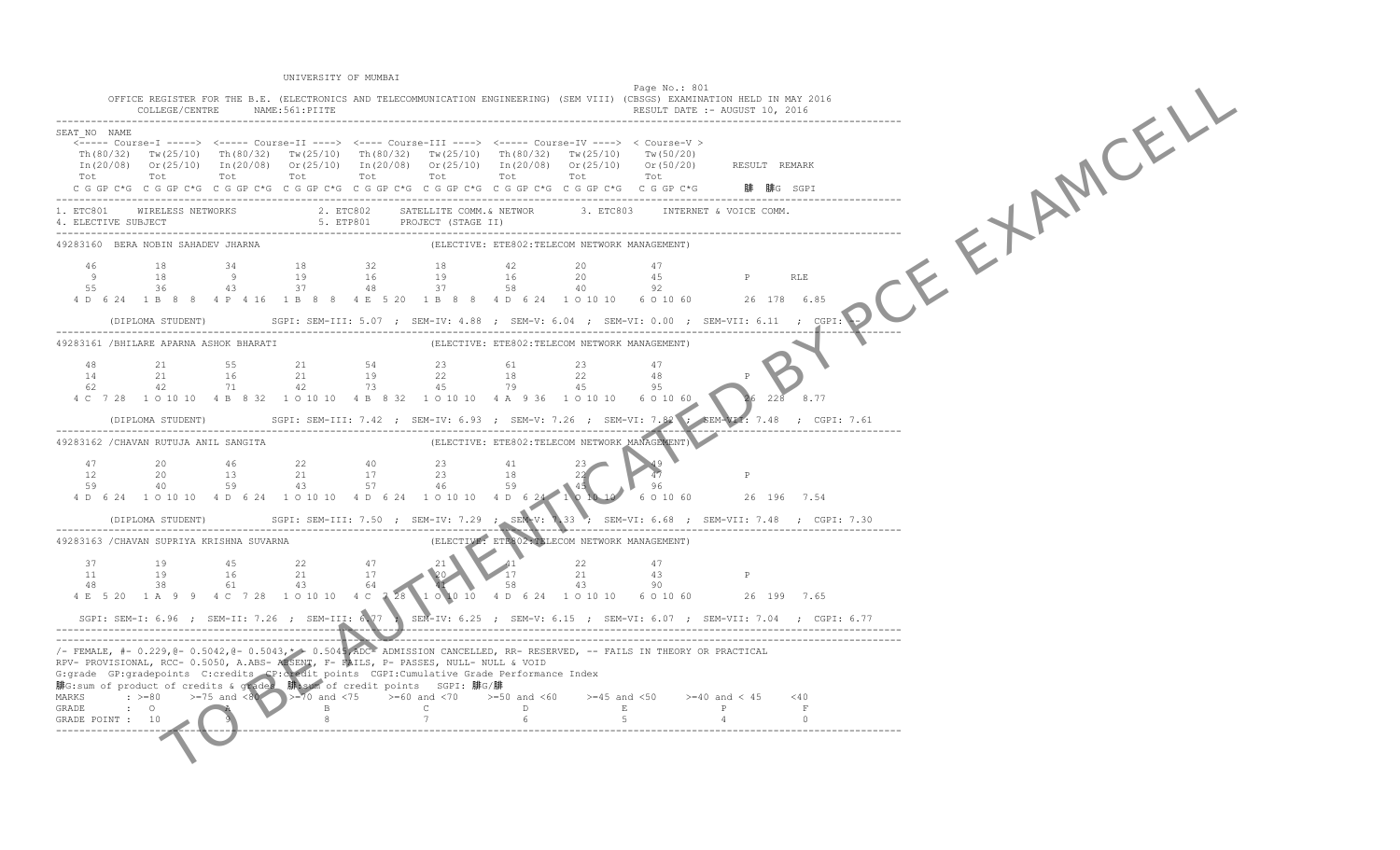TO BE A RIGHT OF BUILDING UNIVERSITY OF MUMBAI Page No.: 802 OFFICE REGISTER FOR THE B.E. (ELECTRONICS AND TELECOMMUNICATION ENGINEERING) (SEM VIII) (CBSGS) EXAMINATION HELD IN MAY 2016 COLLEGE/CENTRE NAME:561:PIITE ------------------------------------------------------------------------------------------------------------------------------------------------- SEAT\_NO NAME <----- Course-I -----> <----- Course-II ----> <---- Course-III ----> <----- Course-IV ----> < Course-V > Th(80/32) Tw(25/10) Th(80/32) Tw(25/10) Th(80/32) Tw(25/10) Th(80/32) Tw(25/10) Tw(50/20)  $In (20/08)$  Or(25/10)  $In (20/08)$  Or(25/10)  $In (20/08)$  Or(25/10)  $In (20/08)$  Or(25/10) Or(50/20) Tot Tot Tot Tot Tot Tot Tot Tot Tot C G GP C\*G C G GP C\*G C G GP C\*G C G GP C\*G C G GP C\*G C G GP C\*G C G GP C\*G C G GP C\*G C G GP C\*G ------------------------------------------------------------------------------------------------------------------------------------------------- 1. ETC801 WIRELESS NETWORKS 2. ETC802 SATELLITE COMM.& NETWOR 3. ETC803 INTERNET & VOICE COMM.<br>4. ELECTIVE SUBJECT ------------------------------------------------------------------------------------------------------------------------------------------------- (ELECTIVE: ETE802:TELECOM NETWORK MANAGEMENT) 47 19 52 18 50 19 65 21 47 12 19 14 21 18 21 18 21 47 P 59 38 66 39 68 40 83 42 94 4 D 6 24 1 A 9 9 4 C 7 28 1 A 9 9 4 C 7 28 1 O 10 10 4 O 10 40 1 O 10 10 6 O 10 60 26 218 8.38 SGPI: SEM-I: 4.48 ; SEM-II: 5.27 ; SEM-III: 5.37 ; SEM-IV: 4.88 ; SEM-V: 5.59 ; SEM-VI: 5.64 ; SEM-VII: 7.19 ; CGPI: 5.85 ------------------------------------------------------------------------------------------------------------------------------------------------- (ELECTIVE: ETE802:TELECOM NETWORK MANAGEMENT) 41 21 32 18 51 22 44 22 47 11 20 14 18 19 21 17 21 47 P 52 41 46 4 D 6 24 1 O 10 10 4 E 5 20 1 B 8 8 4 B 8 32 1 O 10 10 4 C 7 28 1 O 10 10 6 O 10 60 26 202 7.77  $(DIPLOMA STUDENT)$  SGPI: SEM-III: 6.73 ; SEM-IV: 6.96 ; SEM-V: 7.22 ; SEM-VI: 7.18 ------------------------------------------------------------------------------------------------------------------------------------------------- (ELECTIVE: ETE802:TELECOM NETWORK MANAGEMENT) 45 24 49 24 55 24 53 24 48 16 23 20 24 20 24 19 24 43 P 61 47 69 48 75 48 72 48 91 4 C 7 28 1 O 10 10 4 C 7 28 1 O 10 10 4 A 9 36 1 O 10 10 4 B 8 32 1 0 10 SGPI: SEM-I: 9.04 ; SEM-II: 8.70 ; SEM-III: 8.77 ; SEM-IV: 8.29 ; SEM-V: 9.56 ; SEM-VI: 8.86 ; SEM-VII: 8.67 ; CGPI: 8.81 ------------------------------------------------------------------------------------------------------------------------------------------------- (ELECTIVE: ETE802:TELECOM NETWORK MANAGEMENT) 40 18 49 19 42 21 55 20 46 13 18 10 19 17 20 16 19 44 P RLE<br>53 36 59 38 59 71 39 90 1 0 10 10 4 B 8 32 1 A 9 9 6 0 10 60 26 200 7.69 SGPI: SEM-I: 6.20 ; SEM-II: 5.81 ; SEM-III: 4.62 ; SEM-IV: 5.57 ; SEM-V: 5.11 ; SEM-VI: 0.00 ; SEM-VII: 7.00 ; CGPI: -- ------------------------------------------------------------------------------------------------------------------------------------------------- ------------------------------------------------------------------------------------------------------------------------------------------------- /- FEMALE, #- 0.229,@- 0.5042,@- 0.5043,\* - 0.5045,ADC- ADMISSION CANCELLED, RR- RESERVED, -- FAILS IN THEORY OR PRACTICAL RPV- PROVISIONAL, RCC- 0.5050, A.ABS- ABSENT, F- FAILS, P- PASSES, NULL- NULL & VOID G:grade GP:gradepoints C:credits CP:credit points CGPI:Cumulative Grade Performance Index 腓G:sum of product of credits & grades 腓:sum of credit points SGPI: 腓G/腓 MARKS :  $>=80$   $>=75$  and  $<80$   $>=70$  and  $<75$   $>=60$  and  $<70$   $>=50$  and  $<60$   $>=45$  and  $<50$   $>=40$  and  $<45$   $<40$ <br>E P F  $\begin{array}{ccccccc} \text{S} & \text{S} & \text{S} & \text{S} & \text{S} & \text{S} & \text{S} & \text{S} & \text{S} & \text{S} & \text{S} & \text{S} & \text{S} & \text{S} & \text{S} & \text{S} & \text{S} & \text{S} & \text{S} & \text{S} & \text{S} & \text{S} & \text{S} & \text{S} & \text{S} & \text{S} & \text{S} & \text{S} & \text{S} & \text{S} & \text{S} & \text{S} & \text{S} & \text{S} & \text{S} & \text$ -------------------------------------------------------------------------------------------------------------------------------------------------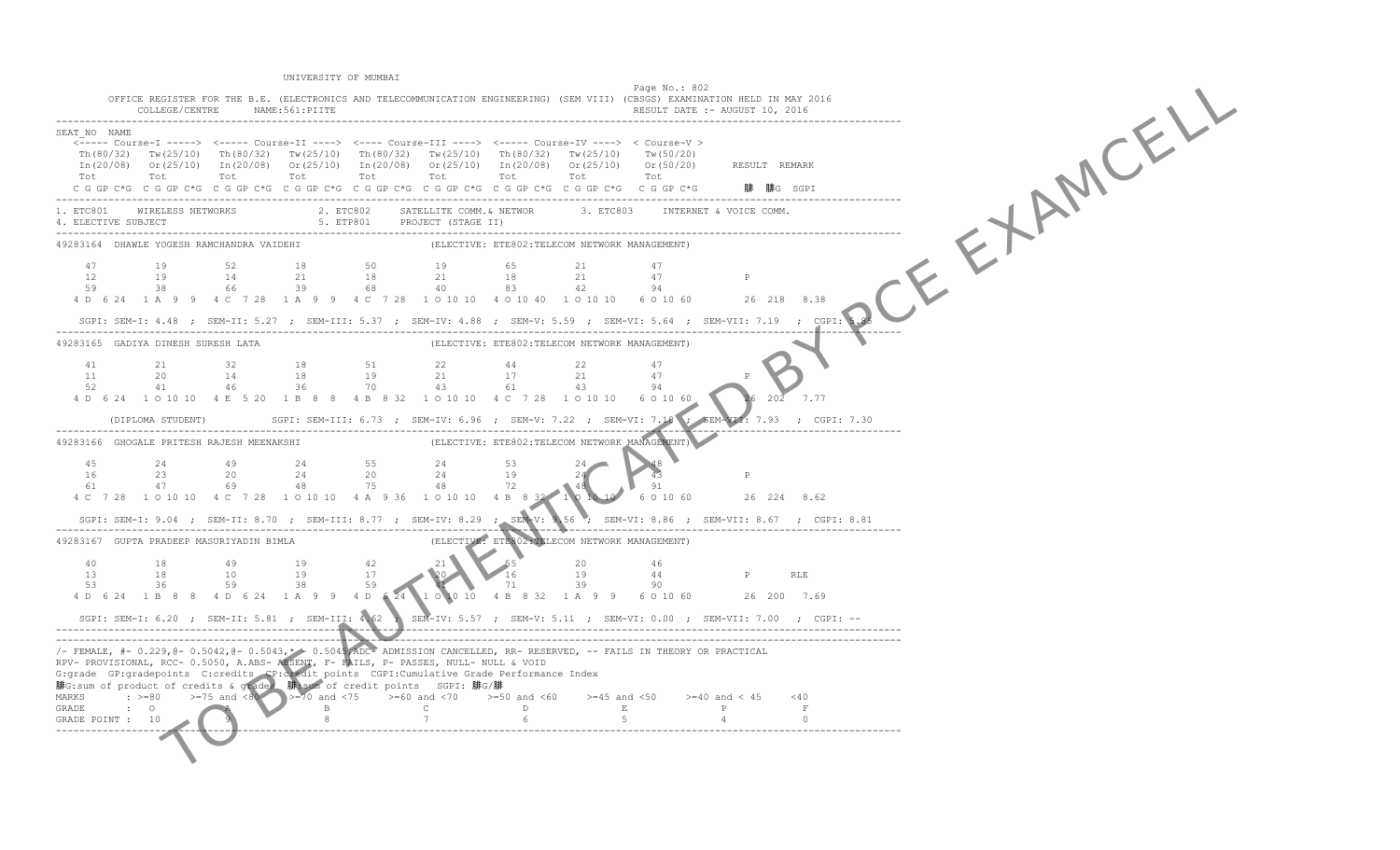TO BE A RIGHT OF BUILDING UNIVERSITY OF MUMBAI Page No.: 803 OFFICE REGISTER FOR THE B.E. (ELECTRONICS AND TELECOMMUNICATION ENGINEERING) (SEM VIII) (CBSGS) EXAMINATION HELD IN MAY 2016 COLLEGE/CENTRE NAME:561:PIITE ------------------------------------------------------------------------------------------------------------------------------------------------- SEAT\_NO NAME <----- Course-I -----> <----- Course-II ----> <---- Course-III ----> <----- Course-IV ----> < Course-V > Th(80/32) Tw(25/10) Th(80/32) Tw(25/10) Th(80/32) Tw(25/10) Th(80/32) Tw(25/10) Tw(50/20) In(20/08) Or(25/10) In(20/08) Or(25/10) In(20/08) Or(25/10) In(20/08) Or(25/10) Or(50/20) RESULT REMARK Tot Tot Tot Tot Tot Tot Tot Tot Tot C G GP C\*G C G GP C\*G C G GP C\*G C G GP C\*G C G GP C\*G C G GP C\*G C G GP C\*G C G GP C\*G C G GP C\*G ------------------------------------------------------------------------------------------------------------------------------------------------- 1. ETC801 WIRELESS NETWORKS 2. ETC802 SATELLITE COMM.& NETWOR 3. ETC803 INTERNET & VOICE COMM.<br>4. ELECTIVE SUBJECT ------------------------------------------------------------------------------------------------------------------------------------------------- (ELECTIVE: ETE802:TELECOM NETWORK MANAGEMENT) 41 19 38 19 48 20 51 22 45 14 19 9 19 17 19 16 18 45 P RLE 55 38 47 38 65 39 67 40 90 4 D 6 24 1 A 9 9 4 E 5 20 1 A 9 9 4 C 7 28 1 A 9 9 4 C 7 28 1 O 10 10 6 0 10 60  $(DIPLOMA STUDENT)$   $SGPI: SEM-III: 4.81$  ;  $SEM-IV: 4.96$  ;  $SEM-V: 0.00$  ;  $SEM-VI: 4.96$  ;  $SEM-VII: 7.00$  ;  $CGPI: 'T.00'$ ------------------------------------------------------------------------------------------------------------------------------------------------- (ELECTIVE: ETE802:TELECOM NETWORK MANAGEMENT) 32 22 44 20 33 20 38 21 48 14 21 10 20 46 43 54 40 4 E 5 20 1 O 10 10 10 4 D 6 24 1 O 10 10 10 4 D 6 24 1 A 9 9 4 D 6 24 1 O 10 10 10 6 O 10 60  $(DIPLOMA STUDENT)$  SGPI: SEM-III: 5.30 ; SEM-IV: 5.40 ; SEM-V: 6.26 ; SEM-VI: 0.00 ------------------------------------------------------------------------------------------------------------------------------------------------- (ELECTIVE: ETE802:TELECOM NETWORK MANAGEMENT) 55 21 46 21 45 24 60 24 48 12 21 15 20 18 22 18 24 48 P 67 42 61 41 63 46 78 48 96 4 C 7 28 1 O 10 10 4 C 7 28 1 O 10 10 4 C 7 28 1 O 10 10 4 A 9 36 1 0 10 SGPI: SEM-I: 5.87 ; SEM-II: 6.30 ; SEM-III: 6.31 ; SEM-IV: 5.93 ; SEM-V: 6.44 ; SEM-VI: 6.36 ; SEM-VII: 8.37 ; CGPI: 6.76 ------------------------------------------------------------------------------------------------------------------------------------------------- 49283171 KUMBHARKAR AKSHAY RAMAKANT JANABAI 44 19 40 18 40 23 49 23 45 9 18 11 20 17 22 16 23 44 P<br>53 37 51 38 57 65 46 89 1 0 10 10 4 C 7 28 1 O 10 10 6 O 10 60 26 197 7.58 SGPI: SEM-I: 7.26 ; SEM-II: 7.56 ; SEM-III: 6.69 ; SEM-IV: 6.57 ; SEM-V: 6.26 ; SEM-VI: 6.11 ; SEM-VII: 7.19 ; CGPI: 6.90 ------------------------------------------------------------------------------------------------------------------------------------------------- ------------------------------------------------------------------------------------------------------------------------------------------------- /- FEMALE, #- 0.229,@- 0.5042,@- 0.5043,\* - 0.5045,ADC- ADMISSION CANCELLED, RR- RESERVED, -- FAILS IN THEORY OR PRACTICAL RPV- PROVISIONAL, RCC- 0.5050, A.ABS- ABSENT, F- FAILS, P- PASSES, NULL- NULL & VOID G:grade GP:gradepoints C:credits CP:credit points CGPI:Cumulative Grade Performance Index 腓G:sum of product of credits & grades 腓:sum of credit points SGPI: 腓G/腓 MARKS :  $>=80$   $>=75$  and  $<80$   $>=70$  and  $<75$   $>=60$  and  $<70$   $>=50$  and  $<60$   $>=45$  and  $<50$   $>=40$  and  $<45$   $<40$ <br>E P F GRADE POINT AND A 10  $\rightarrow$  2 5 0 and  $\lt 60$   $\gt = 45$  and  $\lt 50$   $\gt = 40$  and  $\lt 45$ <br>B C D E -------------------------------------------------------------------------------------------------------------------------------------------------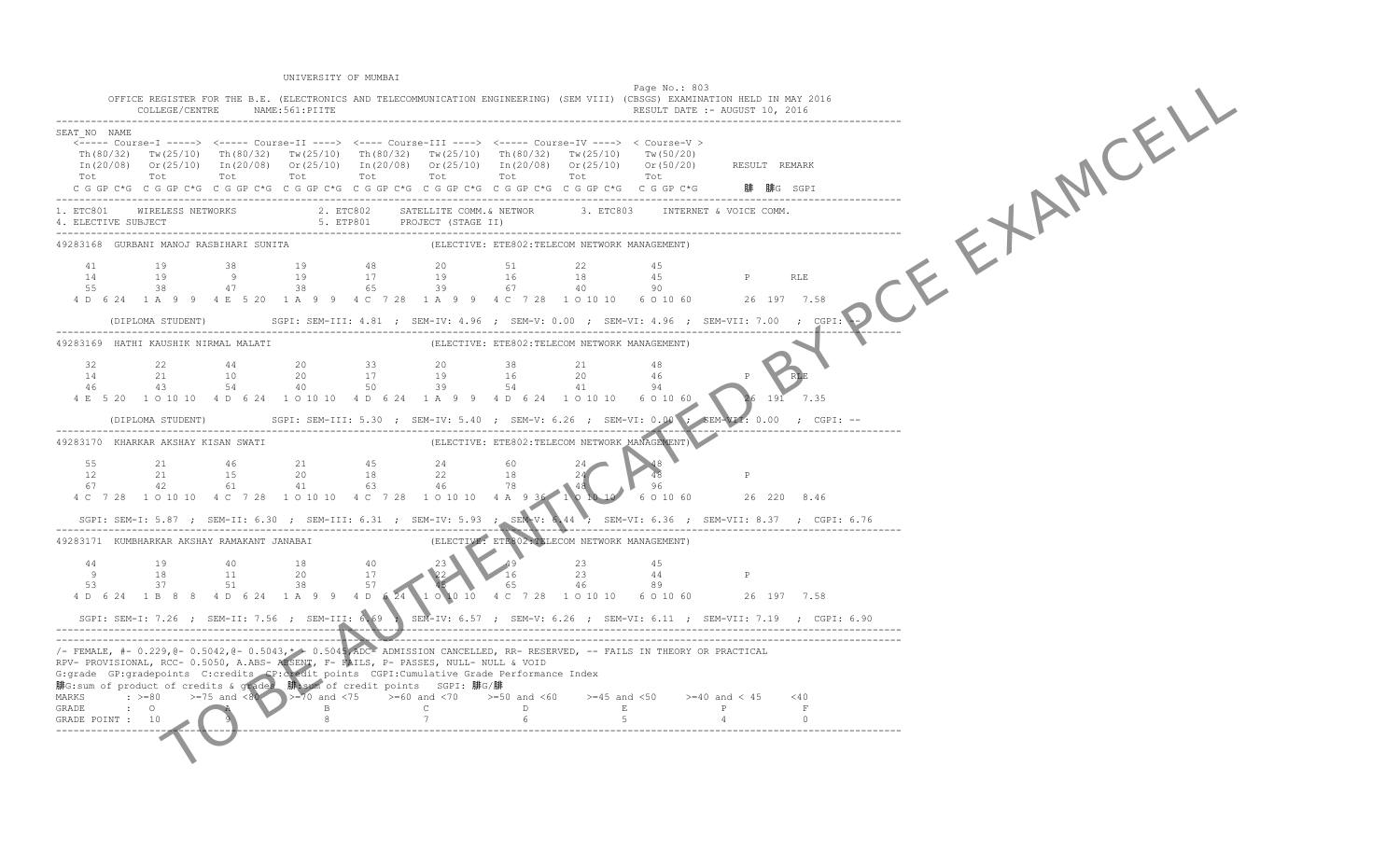TO BE A RIGHT OF BY PORT OF A RIGHT OF BUILDING BY PORT OF A RIGHT OF BUILDING BY PORT OF A RIGHT OF BUILDING BY PORT OF A RIGHT OF A RIGHT OF A RIGHT OF A RIGHT OF A RIGHT OF A RIGHT OF A RIGHT OF A RIGHT OF A RIGHT OF A UNIVERSITY OF MUMBAI Page No.: 804 OFFICE REGISTER FOR THE B.E. (ELECTRONICS AND TELECOMMUNICATION ENGINEERING) (SEM VIII) (CBSGS) EXAMINATION HELD IN MAY 2016 COLLEGE/CENTRE NAME:561:PIITE ------------------------------------------------------------------------------------------------------------------------------------------------- SEAT\_NO NAME <----- Course-I -----> <----- Course-II ----> <---- Course-III ----> <----- Course-IV ----> < Course-V > Th(80/32) Tw(25/10) Th(80/32) Tw(25/10) Th(80/32) Tw(25/10) Th(80/32) Tw(25/10) Tw(50/20) In(20/08) Or(25/10) In(20/08) Or(25/10) In(20/08) Or(25/10) In(20/08) Or(25/10) Or(50/20) RESULT REMARK Tot Tot Tot Tot Tot Tot Tot Tot Tot C G GP C\*G C G GP C\*G C G GP C\*G C G GP C\*G C G GP C\*G C G GP C\*G C G GP C\*G C G GP C\*G C G GP C\*G ------------------------------------------------------------------------------------------------------------------------------------------------- 1. ETC801 WIRELESS NETWORKS 2. ETC802 SATELLITE COMM.& NETWOR 3. ETC803 INTERNET & VOICE COMM.<br>4. ELECTIVE SUBJECT ------------------------------------------------------------------------------------------------------------------------------------------------- (ELECTIVE: ETE802:TELECOM NETWORK MANAGEMENT) 32 18 37 17 32 21 41 21 47 9 18 9 18 14 21 16 18 45 P 41 36 46 35 46 42 57 39 92 4 P 4 16 1 B 8 8 4 E 5 20 1 B 8 8 4 E 5 20 1 O 10 10 4 D 6 24 1 A 9 9 6 0 10 60 SGPI: SEM-I: 4.95 ; SEM-II: 5.29 ; SEM-III: 5.81 ; SEM-IV: 5.40 ; SEM-V: 5.59 ; SEM-VI: 5.71 ; SEM-VII: 6.44 ; CGPI: 5.74 ------------------------------------------------------------------------------------------------------------------------------------------------- (ELECTIVE: ETE802:TELECOM NETWORK MANAGEMENT) 39 19 32 19 40 20 39 20 46 10 19 9 20 13 20 16 19 46 P RLE 49 38 41 39 53 40 55 39 92 4 E 5 20 1 A 9 9 4 P 4 16 1 A 9 9 4 D 6 24 1 O 10 10 4 D 6 24 1 A 9 9 6 O 10 60 26 181 6.96  $SGPI: SEM-I: 4.78$  ;  $SEM-II: 5.14$  ;  $SEM-III: 4.89$  ;  $SEM-IV: 5.40$  ;  $SEM-V: 0.00$  ;  $SEM-VI: 0.00$  ; ------------------------------------------------------------------------------------------------------------------------------------------------- (ELECTIVE: ETE802:TELECOM NETWORK MANAGEMENT) 34 17 42 19 43 20 36 20 45 11 17 8 20 16 20 16 18 18 45 P RLE<br>45 34 50 39 59 40 52 38 90 4 E 5 20 1 C 7 7 4 D 6 24 1 A 9 9 4 D 6 24 1 0 10 10 4 D 6 24 1 A SGPI: SEM-III: 5.42 ; SEM-IV: 4.96 ; SEM-V: 6.41 ; SEM-VI: 0.00 ; SEM-VII: 6.81 ; CGPI: --------------------------------------------------------------------------------------------------------------------------------------------------- (ELECTIVE: ETE802:TELECOM NETWORK MANAGEMENT) 37 21 55 20 43 23 47 24 48 15 20 12 21 18 23 17 23 48 P<br>52 41 67 41 61 64 47 96 4 D 6 24 1 O 10 10 4 C 7 28 1 O 10 10 4 C 7 28 1 O 10 10 4 C 7 28 1 O 10 10 6 O 10 60 26 208 8.00 SGPI: SEM-I: 5.31 ; SEM-II: 4.81 ; SEM-III: 5.50 ; SEM-IV: 6.00 ; SEM-V: 6.19 ; SEM-VI: 6.43 ; SEM-VII: 7.63 ; CGPI: 6.23 ------------------------------------------------------------------------------------------------------------------------------------------------- ------------------------------------------------------------------------------------------------------------------------------------------------- /- FEMALE, #- 0.229,@- 0.5042,@- 0.5043,\* - 0.5045,ADC- ADMISSION CANCELLED, RR- RESERVED, -- FAILS IN THEORY OR PRACTICAL RPV- PROVISIONAL, RCC- 0.5050, A.ABS- ABSENT, F- FAILS, P- PASSES, NULL- NULL & VOID G:grade GP:gradepoints C:credits CP:credit points CGPI:Cumulative Grade Performance Index 腓G:sum of product of credits & grades 腓:sum of credit points SGPI: 腓G/腓 MARKS :  $> = 80$   $> = 75$  and  $< 80$   $> = 70$  and  $< 75$   $> = 60$  and  $< 70$   $> = 50$  and  $< 60$   $> = 45$  and  $< 50$   $> = 40$  and  $< 45$   $< 40$  G<br>GRADE POINT : 10  $\begin{array}{|l|l|l|}\n\hline\n9&1&1&6\n\end{array}$  5 4 0 -------------------------------------------------------------------------------------------------------------------------------------------------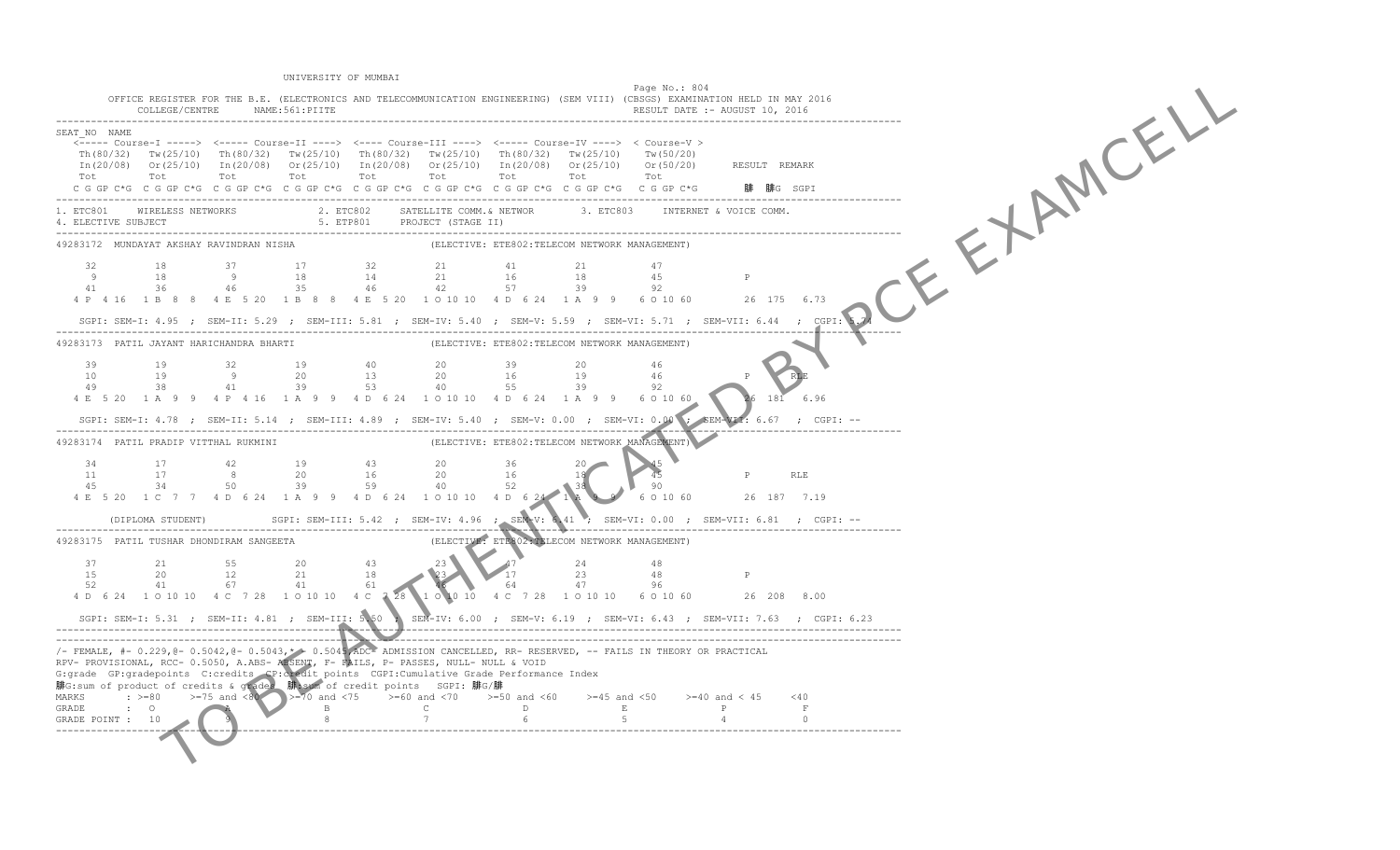TO BE A RIGHT OF EXAMPLE UNIVERSITY OF MUMBAI Page No.: 805 OFFICE REGISTER FOR THE B.E. (ELECTRONICS AND TELECOMMUNICATION ENGINEERING) (SEM VIII) (CBSGS) EXAMINATION HELD IN MAY 2016 COLLEGE/CENTRE NAME: 561: PIITE ------------------------------------------------------------------------------------------------------------------------------------------------- SEAT\_NO NAME <----- Course-I -----> <----- Course-II ----> <---- Course-III ----> <----- Course-IV ----> < Course-V > Th(80/32) Tw(25/10) Th(80/32) Tw(25/10) Th(80/32) Tw(25/10) Th(80/32) Tw(25/10) Tw(50/20)  $In (20/08)$  Or(25/10)  $In (20/08)$  Or(25/10)  $In (20/08)$  Or(25/10)  $In (20/08)$  Or(25/10) Or(50/20) Tot Tot Tot Tot Tot Tot Tot Tot Tot C G GP C\*G C G GP C\*G C G GP C\*G C G GP C\*G C G GP C\*G C G GP C\*G C G GP C\*G C G GP C\*G C G GP C\*G 腓 腓G SGPI ------------------------------------------------------------------------------------------------------------------------------------------------- 2. ETC802 SATELLITE COMM. & NETWOR 5. ETP801 PROJECT (STAGE II) ------------------------------------------------------------------------------------------------------------------------------------------------- (ELECTIVE: ETE802:TELECOM NETWORK MANAGEMENT) 34 19 48 19 48 21 57 21 46 11 18 12 20 19 22 17 18 44 P 45 37 60 39 67 43 74 39 90 4 E 5 20 1 B 8 8 4 C 7 28 1 A 9 9 4 C 7 28 1 O 10 10 4 B 8 32 1 A 9 9 6 0 10 60 SGPI: SEM-I: 5.85 ; SEM-II: 6.20 ; SEM-III: 4.62 ; SEM-IV: 5.04 ; SEM-V: 5.78 ; SEM-VI: 5.71 ; SEM-VII: 7.00 ; CGPI: 6.01 ------------------------------------------------------------------------------------------------------------------------------------------------- (ELECTIVE: ETE802:TELECOM NETWORK MANAGEMENT) 42 18 44 20 40 21 60 21 47  $\begin{array}{cccc} 11 & 18 & 12 \\ 53 & 36 & 56 \end{array}$  53 36 56 41 59 41 76 40 91 4 D 6 24 1 B 8 8 4 D 6 24 1 O 10 10 4 D 6 24 1 O 10 10 4 A 9 36 1 O 10 10 6 O 10 60 26 206 7.92 SGPI: SEM-I: 5.03 ; SEM-II: 5.30 ; SEM-III: 5.50 ; SEM-IV: 5.57 ; SEM-V: 5.59 ; SEM-VI: 5.64 ; ------------------------------------------------------------------------------------------------------------------------------------------------- (ELECTIVE: ETE802:TELECOM NETWORK MANAGEMENT) 34E 20E 32E 19E 23F 22E 51E 21E 48E 14E 20E 9E 19E 17E 22E 14E 20E 47E F  $\frac{14E}{48}$   $\frac{20E}{40}$   $\frac{1}{1}$ 4 E 5 20 1 O 10 10 4 P 4 16 1 A 9 9 - - - - - 1 O 10 10 4 C 7 28 SGPI: SEM-I: 5.83 ; SEM-II: 6.07 ; SEM-III: 5.58 ; SEM-IV: 5.71 ; SEM-V: 6.56 ; SEM-VI: 5.61 ; SEM-VII: 6.78 ; CGPI: -- ------------------------------------------------------------------------------------------------------------------------------------------------- 49283179 SINGH SURYADEO VEER BAHADUR RAJMANI 41 22 32 19 47 24 58 23 44 13 21 12 19 17 20 17 23 42 P<br>54 43 44 38 64 75 46 86 1 0 10 10 4 A 9 36 1 0 10 10 6 0 10 60 26 203 7.81 SGPI: SEM-I: 8.02 ; SEM-II: 7.59 ; SEM-III: 5.92 ; SEM-IV: 5.61 ; SEM-V: 6.52 ; SEM-VI: 6.89 ; SEM-VII: 8.22 ; CGPI: 7.07 ------------------------------------------------------------------------------------------------------------------------------------------------- ------------------------------------------------------------------------------------------------------------------------------------------------- /- FEMALE, #- 0.229,@- 0.5042,@- 0.5043,\* - 0.5045,ADC- ADMISSION CANCELLED, RR- RESERVED, -- FAILS IN THEORY OR PRACTICAL RPV- PROVISIONAL, RCC- 0.5050, A.ABS- ABSENT, F- FAILS, P- PASSES, NULL- NULL & VOID G:grade GP:gradepoints C:credits CP:credit points CGPI:Cumulative Grade Performance Index 腓G:sum of product of credits & grades 腓:sum of credit points SGPI: 腓G/腓 MARKS :  $>=80$   $>=75$  and  $<80$   $>=70$  and  $<75$   $>=60$  and  $<70$   $>=50$  and  $<60$   $>=45$  and  $<50$   $>=40$  and  $<45$   $<40$ <br>E P F GRADE POINT : 10 -------------------------------------------------------------------------------------------------------------------------------------------------